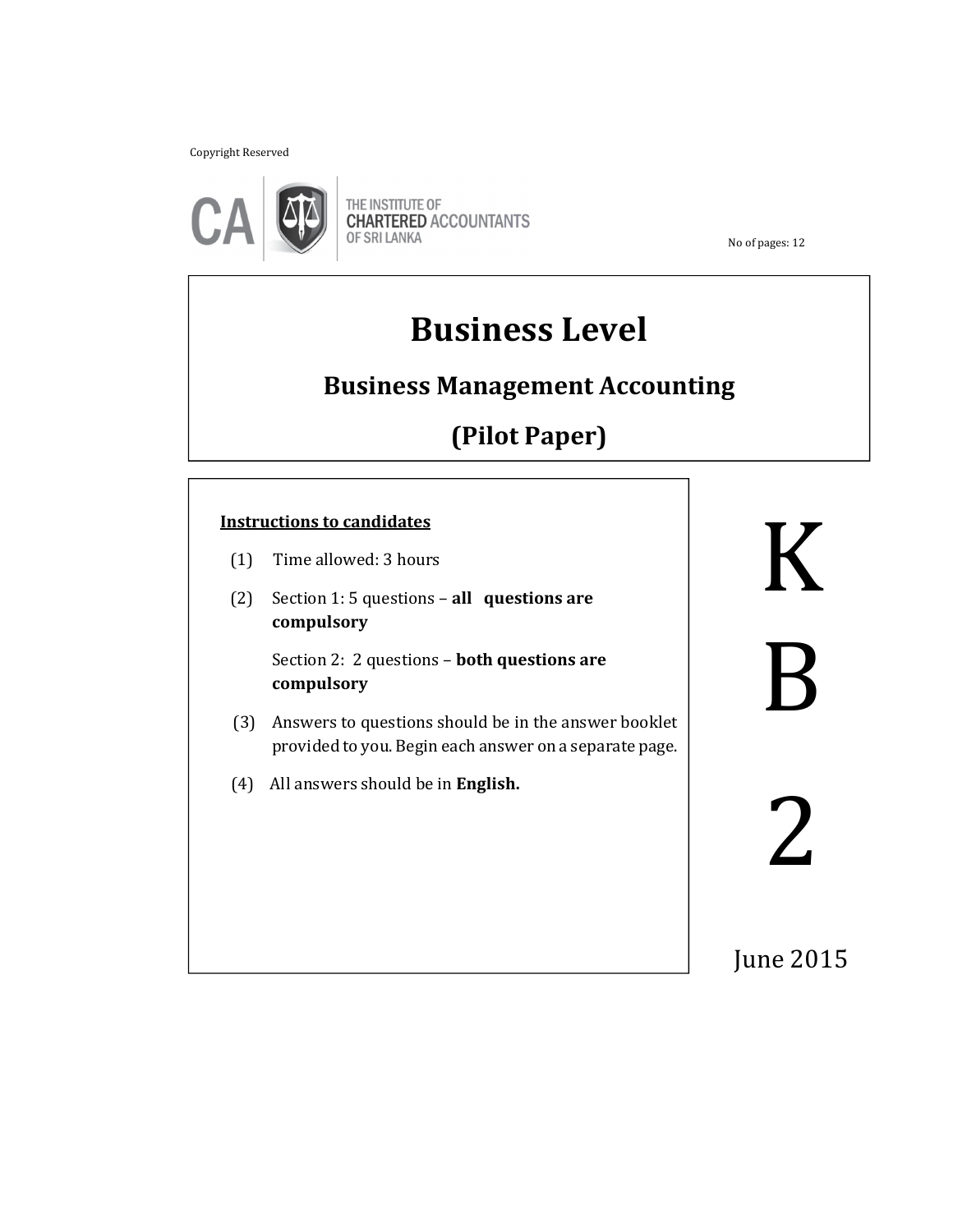## **SECTION 1**

*All five questions are compulsory. Total marks for Section 1: 50 marks. Recommended time for the Section is 90 minutes.* 

#### **Question 01**

A. Seal Ltd is a specialized tyre maker that manufactures three main types of tyres: Heavy Duty, Industrial and Racing tyres. These tyres are directly shipped to tyre trading houses in Europe. The details of these three types of tyres are given below.

| Tyre type         | Cost of rubber per<br>tyre<br>(Rs.) | <b>Labour hours</b><br>per tyre | <b>Machine hours</b><br>per tyre |  |
|-------------------|-------------------------------------|---------------------------------|----------------------------------|--|
| <b>Heavy Duty</b> | 8,000                               |                                 |                                  |  |
| Industrial        | 6,000                               |                                 |                                  |  |
| Racing            | 5,500                               |                                 |                                  |  |

The cost per 1 kg of rubber is Rs. 200. The cost per labour hour is Rs. 300.

The company has budgeted to produce the following quantities during the next year.

| Tyre type         | <b>Production volume</b> |
|-------------------|--------------------------|
| <b>Heavy Duty</b> | 4.000                    |
| Industrial        | 2,500                    |
| Racing            | 3,000                    |

The budgeted production overhead cost for the next year is Rs. 9,525,000. Seal Ltd. absorbs production overheads based on the weight of a tyre. All the tyres are priced at total production cost plus a 25% mark up.

#### **Required:**

**Calculate** the price for each type of tyre based on the present overhead absorption method.

**(2 marks)**

B. The tyre trading houses in Europe have now started to complain that the prices of tyres supplied by Seal Ltd are not competitive compared with the prices of other tyre suppliers. Seal Ltd therefore hired a consultant to implement Activity Based Costing (ABC) with the aim of improving its pricing. The consultant,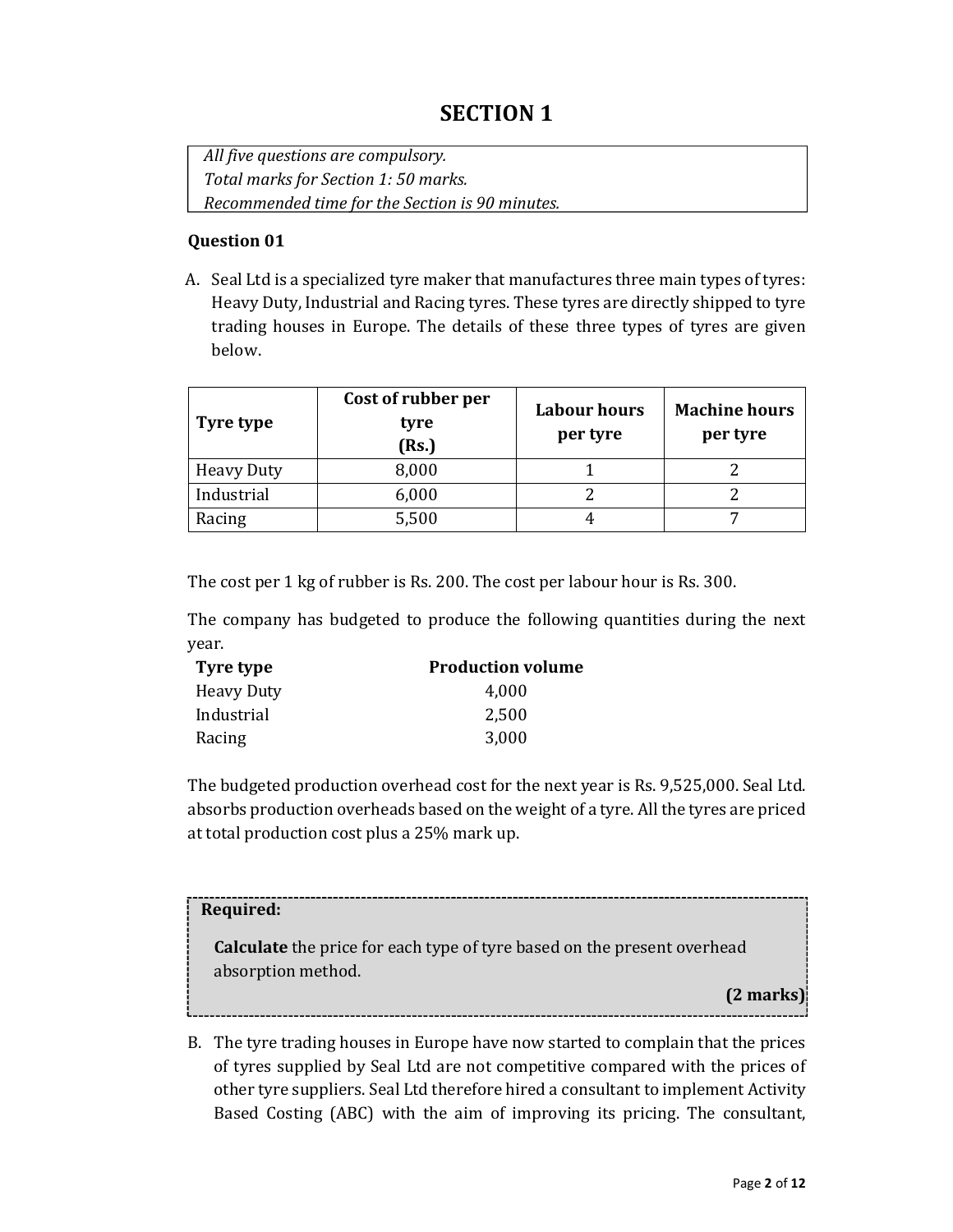having studied the production process of Seal Ltd, gathered the following information.

The production overhead cost of Rs. 9,525,000 can be related to the following main activities which are driven by the cost drivers as indicated.

| <b>Activity</b> | Cost driver              | Cost (Rs.) |
|-----------------|--------------------------|------------|
| Assembling      | Assembling machine hours | 3,487,500  |
| Mixing          | Mixing machine hours     | 2,497,500  |
| Machine set-up  | Machine set-ups          | 1,575,000  |
| Finishing       | Labour hours             | 1,965,000  |

| <b>Assembling</b><br>Tyre type<br>machine hours<br>per tyre |   | <b>Mixing machine</b><br>hours per tyre | <b>Batch size</b><br>(No. of tyres) |
|-------------------------------------------------------------|---|-----------------------------------------|-------------------------------------|
| <b>Heavy Duty</b>                                           |   | 1                                       | 40                                  |
| Industrial                                                  |   |                                         | 50                                  |
| Racing                                                      | २ | 4                                       | 10                                  |

| Required:                                                 |                  |
|-----------------------------------------------------------|------------------|
| <b>1.</b> Calculate the price per tyre as per ABC method. |                  |
|                                                           | (4 marks)        |
| 2. Evaluate the results obtained above.                   |                  |
|                                                           | $(4$ marks):     |
|                                                           | (Total 10 marks) |
|                                                           |                  |

#### **Question 02**

A. Unibal Sales (Pvt.) Ltd. prepared the cash budget for the next year. The following cash balances are expected.

| Period               |             | 02      |           | 04        |  |
|----------------------|-------------|---------|-----------|-----------|--|
| Closing cash balance | (1,205,000) | 755,000 | 1,670,000 | 2,105,000 |  |
| (Rs.)                |             |         |           |           |  |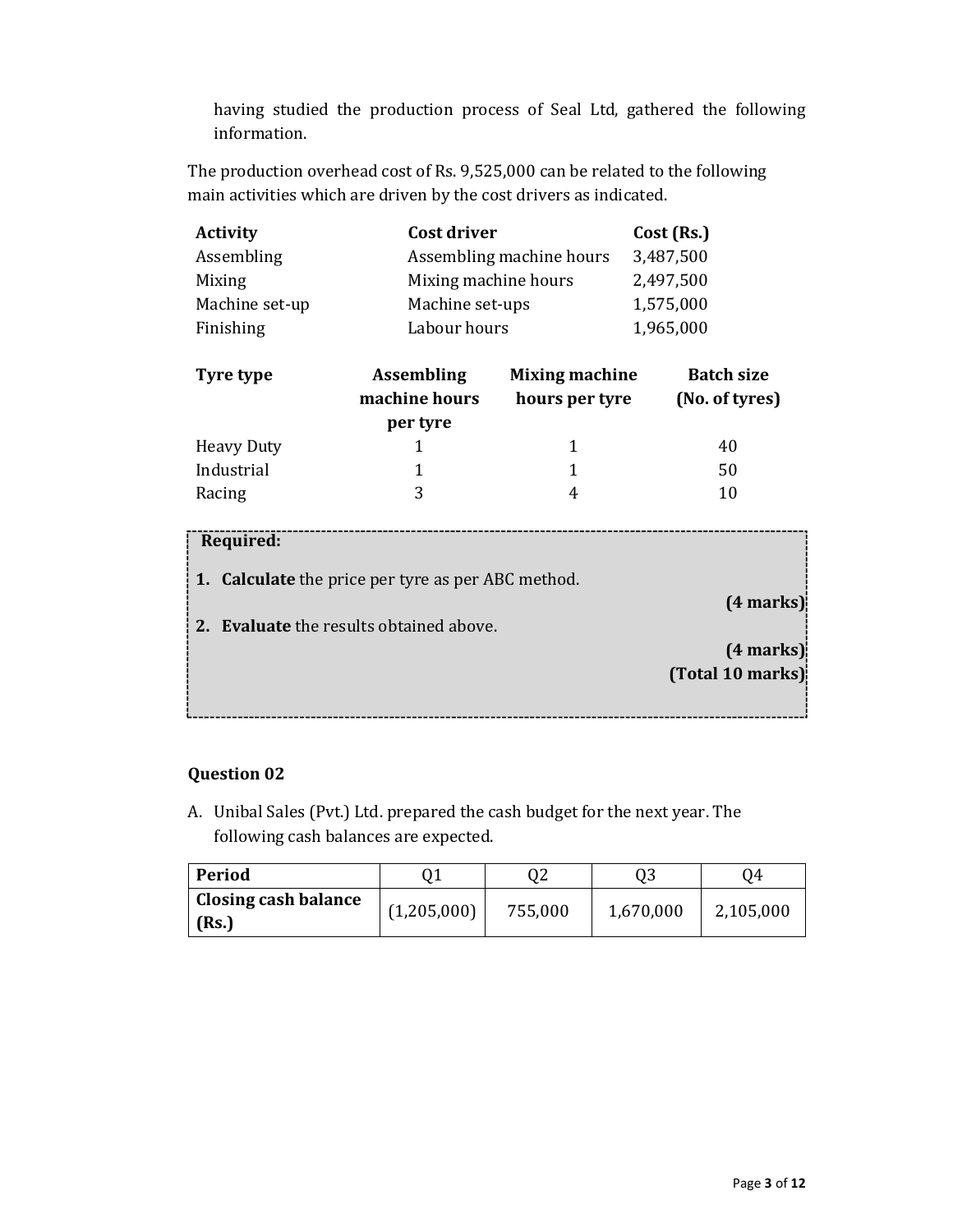#### **Required:**

**1. State** four actions that Unibal Sales (Pvt.) Ltd. can take to manage the cash deficit in Q1.

**(1.5 marks)**

**2**. **State** two possible actions it could take in respect of cash surpluses.

**(1.5 marks)** 

B. During the latter part of the year, Unibal Sales (Pvt.) Ltd. invested in a 91 day Treasury bill with a face value of Rs. 500,000. Now the company wants to discount these Treasury bills which have 40 days remaining to maturity. The market yield for Treasury bills is presently 8%.

(Assume 365 days in a year for interest calculation purposes.)

| Required:                                                          |                     |
|--------------------------------------------------------------------|---------------------|
| <b>Assess</b> the expected discounted price of the Treasury bills. |                     |
|                                                                    | $(2 \text{ marks})$ |
|                                                                    |                     |

C. In order to ensure that production continues smoothly, Unibal Sales (Pvt.) Ltd. generally holds raw materials inventory. After finding more reliable suppliers the Company is reviewing its inventory holding policy and economic order quantity (EOQ).

The following information is available for Component P.

| Cost                      | Rs. 800 per unit |
|---------------------------|------------------|
| Annual production usage   | 12,000 units     |
| Cost of placing one order | Rs. 1,500        |
| Cost of holding one unit  | Rs. 30 per annum |

The supplier of Component P offers a bulk discount of 3% on the price of the component if a single order size is 1,500 units or more.

## **Required:**  1. **Assess** the EOQ for Component P without considering any discount. **(2 marks)**  2. **Demonstrate** whether or not Unibal Sales (Pvt.) Ltd. should increase the order size of Component P to qualify for the bulk discount. **(3 marks) (Total 10 marks)**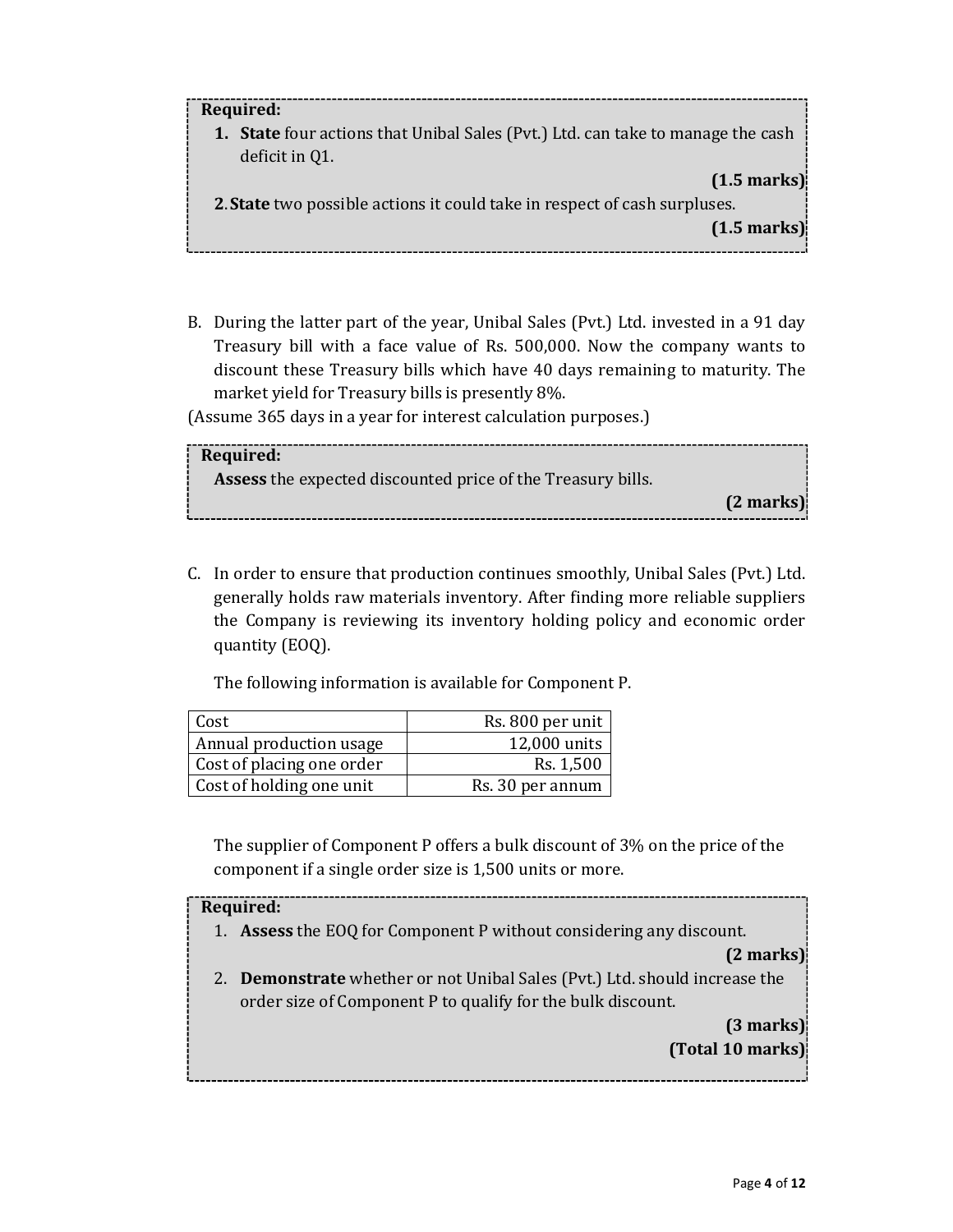#### **Question 03**

Chemitall Limited (CL), a chemical manufacturing company has purchased a stateof-the-art manufacturing plant which can manufacture three types of chemicals namely A, B and C. Management expects that some of the monthly manufacturing resources will be scarce in supply and based on the estimated data the following table has been prepared.

|                           | Per kg. of chemical | <b>Resource</b> |         |              |
|---------------------------|---------------------|-----------------|---------|--------------|
|                           | (A)                 | (B)             | (C)     | availability |
| Contribution (Rs.)        | $85/-$              | $140/-$         | $180/-$ |              |
| Machine time (in minutes) | 1.25                | 1.00            | 2.00    | 39,600       |
| Quality checking time (in | 1.50                | 2.50            | 2.00    | 66,000       |
| minutes)                  | 0.20                | 0.50            | 0.60    | 15,000       |
| Common material (in kg)   | 2.00                | 3.00            | 4.00    |              |
| Labour time (in minutes)  |                     |                 |         | 90,000       |

Based on the information given above, the following final simplex tableau obtained from your simplex solver software for the relevant linear programme is available.

|                | A        | В | $\mathrm{S}_1$ | S <sub>2</sub> | S <sub>3</sub> | S <sub>4</sub> |           |
|----------------|----------|---|----------------|----------------|----------------|----------------|-----------|
| S <sub>1</sub> | 0.500    |   |                | 0.500          |                | $-0.750$       | 5,100     |
| B              | 0.500    |   |                |                |                | $-0.500$       | 21,000    |
| S <sub>3</sub> | $-0.125$ |   |                | $-0.050$       |                | $-0.125$       | 450       |
| U              | 0.125    |   |                | $-0.750$       |                | 0.625          | 6,750     |
| Z              | 7.5      |   |                |                |                | 42.5           | 4,155,000 |

A, B and C represent the number of kilograms to be produced from chemicals A, B and C respectively.  $S_1$ ,  $S_2$ ,  $S_3$  and  $S_4$  are slack variables for machine time (in minutes), quality checking time (in minutes), common material (in kg) and labour time (in minutes), respectively.

#### **Required:**

By interpreting the information in the above solution tableau you have been asked to:

- 1. **Prepare** an analysis to the management indicating:
	- i. Optimal product mix and optimal contribution,
	- ii. Unutilised production resources, if any,
	- iii. Opportunity cost of scarce resources.

#### **(3 marks)**

2. **Demonstrate** whether a proposal to allow 20 hours overtime (OT) per month for the skilled workers at Rs. 450 per OT hour is acceptable.

**(2 marks)**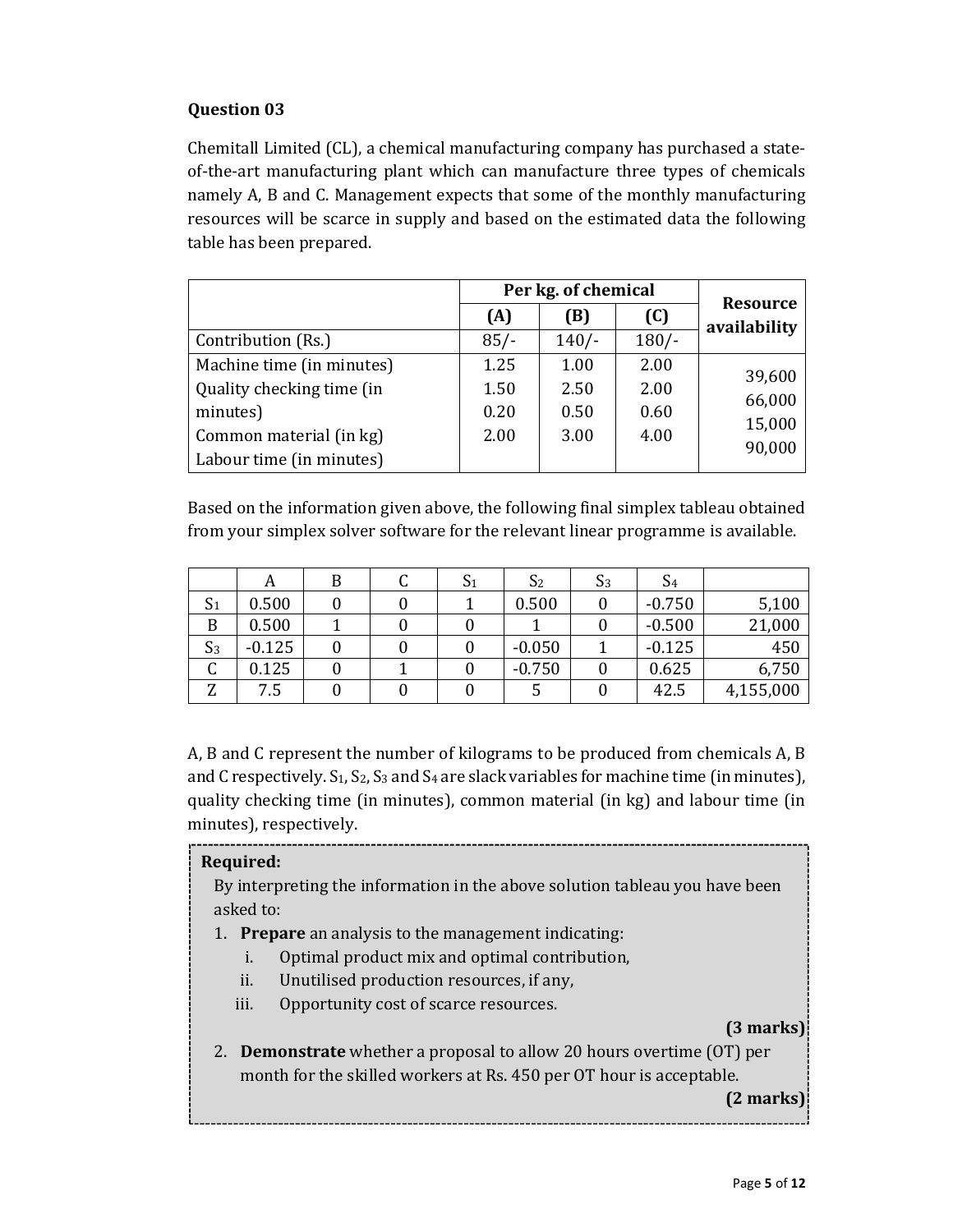3. **Demonstrate** how the introduction of 10 additional quality checking hours will affect the present product mix and utilisation of resources.

#### **(2 marks)**

4. **Assess** the revised product mix, unutilised scarce resources and total contribution from a minimum contract for 1,000 kgs of chemical A per month, received from a subsidiary of CL.

> **(3 marks) (Total 10 marks)**

#### **Question 04**

PC Tech (PCT) is engaged in assembling and selling computers. The following information is forecasted for the forthcoming year.

- Value of expected sales is Rs. 400Mn of which 60% is on 90 days credit and the balance 40% is on cash.
- Cost of sales is 70% of sales.
- Value of materials is 60% of the cost of sales. PCT is given a credit period of 30 days by its material suppliers.
- PCT expects to maintain a raw material/work-in-progress/finished goods inventory equivalent to 45 days cost of sales and a cash in hand balance of Rs. 5 Mn.
- PCT operates 360 days in a year.

The Management of PCT is also planning to further reduce the value of the working capital requirement by reducing credit terms to customers by 30 days. Management expects all customers will accept the terms at a 1.5% discount. PCT's cost of capital is 15% per annum**.**

### **Required: 1. Assess** the working capital requirement of PCT for the next year. **(4 marks) 2. Demonstrate** that the proposed strategy to reduce the value of working capital is not acceptable. **(2 marks)** 3. **Assess** the minimum reduction in credit period advisable at the proposed discount rate. **(2 marks)** 4. **Discuss** three other strategies to reduce the working capital requirement. **(2 marks) (Total 10 marks)**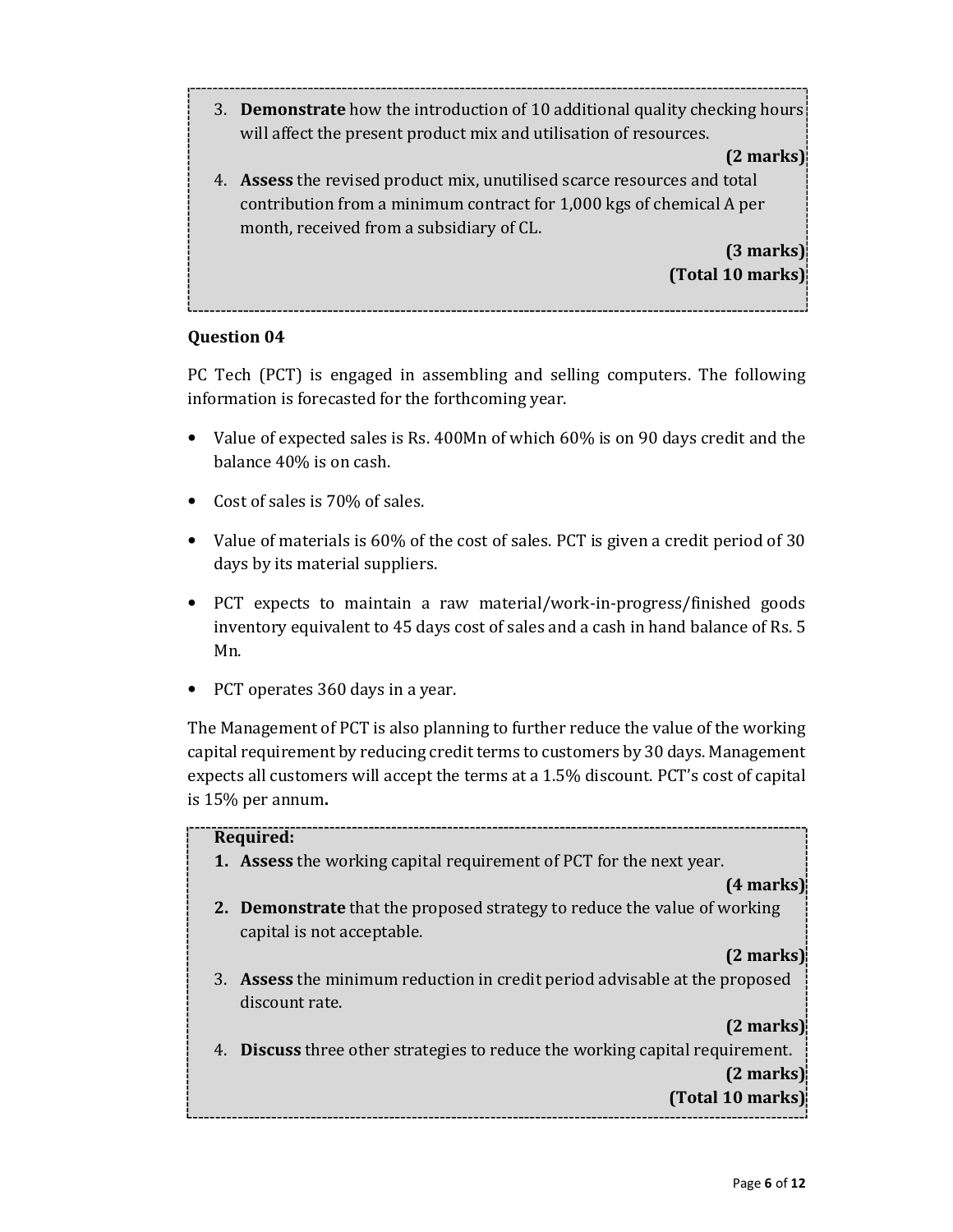#### **Question 05**

A. Marbles Ltd. is a manufacturing and trading company with several divisions. The divisional managers are given the freedom to make operational decisions, including purchasing decisions. Divisional performance is judged solely on divisional profitability.

Division A produces a single product and sells to Division B and to outside buyers. The profit statement of Division A is given below.

| <b>Profit statement of Division A</b> | (Rs.)          |
|---------------------------------------|----------------|
| Sales revenue                         |                |
| Internal @ Rs.300 per unit            | 1,500,000      |
| External @ Rs.350 per unit            | 3,500,000      |
| Variable costs                        | (2,700,000)    |
| Fixed costs                           | $(1,700,000)*$ |
| Profit                                |                |

\* Rs. 300,000 of the fixed cost can be avoided if the capacity is reduced below 12,000 units.

The production capacity of Division A is 18,000 units per annum and the above external sales represent the maximum external demand.

A supplier has offered to supply 4,000 units at a selling price of Rs. 250 each to Division B. Since Division A did not agree to reduce its selling price, Division B decided to purchase 4,000 units from the external supplier and the balance 1,000 units from Division A.

#### **Required:**

**Calculate** the impact on Division A, Division B and Marbles Ltd., if Division B buys from the external supplier.

**(5 marks)**

B. The manager of Division D, another division of Marbles Ltd., has prepared the following forecasts for his division for the next year.

| Forecast                                                | (Rs.)     |
|---------------------------------------------------------|-----------|
| Operating profit                                        | 1,700,000 |
| Net current assets at the beginning of year             | 600,000   |
| Net book value of fixed assets at the beginning of year | 3,600,000 |

The cost of capital of Marbles Ltd. is 15% per annum.

The manager is now considering the sale of an existing machine that is included in the above forecasts and buying a new machine. The details are as follows.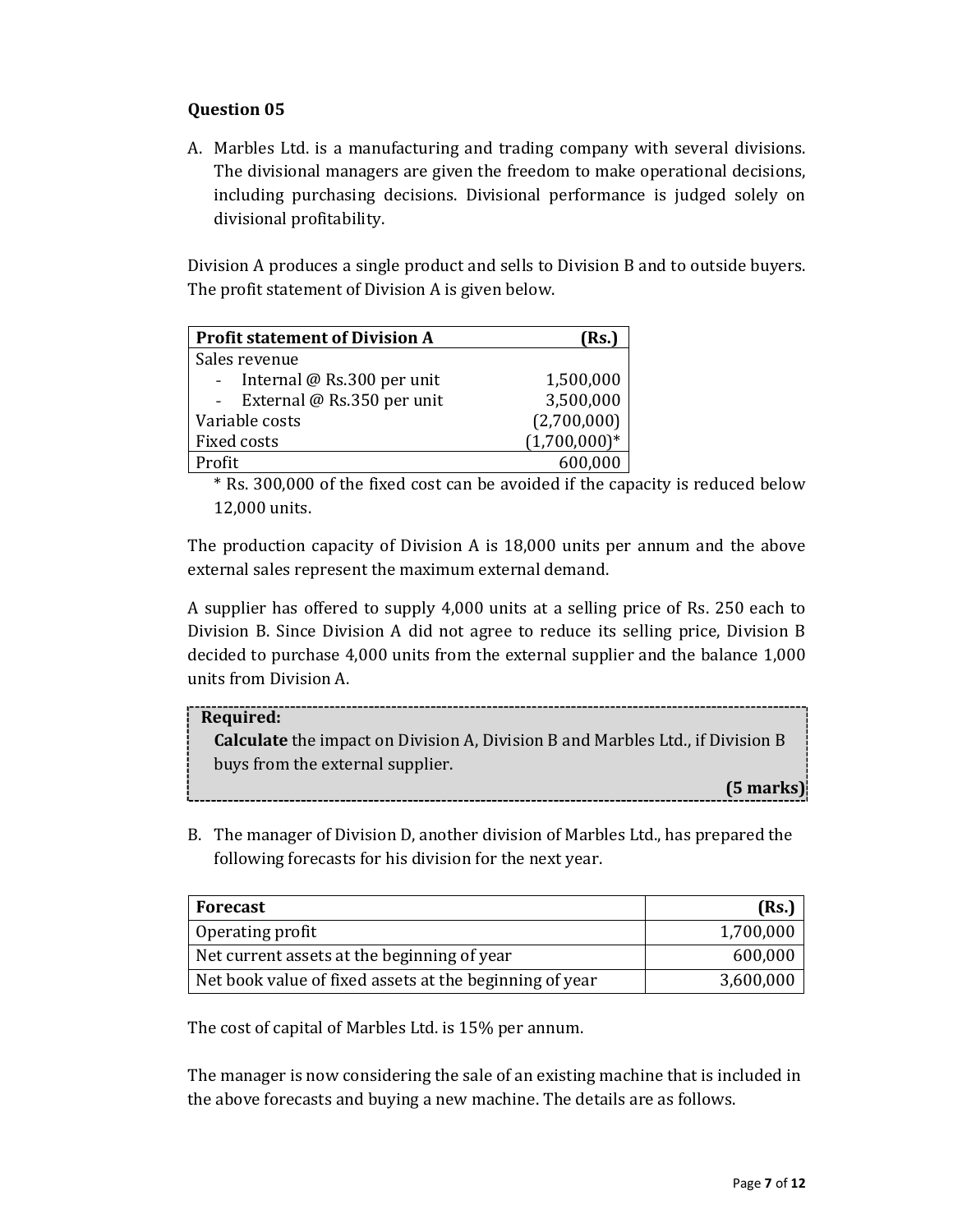|                        | Annual profit | Net book value/ Purchase<br>price |
|------------------------|---------------|-----------------------------------|
| Existing machine (Rs.) | 50,000        | 240,000                           |
| New machine (Rs.)      | 104,000       | 300,000                           |

The existing machine will be sold for the net book value. Using these proceeds and withthe deficit being met by Head Office, the new machine is to be purchased for Rs.300,000.

| Required:                                                                    |  |  |
|------------------------------------------------------------------------------|--|--|
| <b>Assess</b> the impact on the division's return on investment based on the |  |  |
| beginning of year financial statement values, if the new investment is       |  |  |
| undertaken.                                                                  |  |  |
| $(5$ marks) $)$                                                              |  |  |
| (Total 10 marks)                                                             |  |  |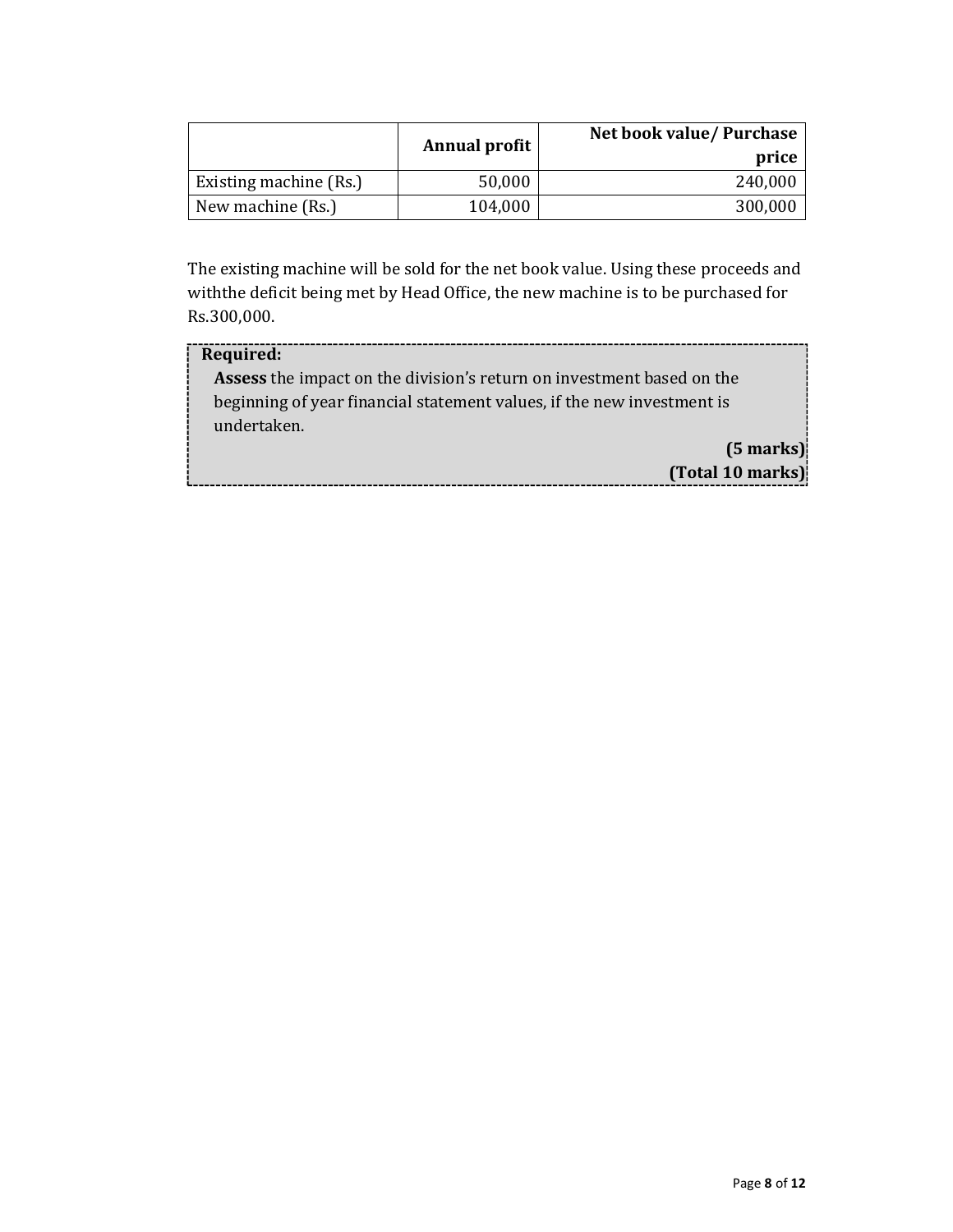## **SECTION 2**

*Both questions are compulsory. Total marks for Section 2: 50 marks. Recommended time for the Section is 90 minutes.* 

#### **Question 06**

A. Weedicide Ltd. is the local subsidiary of a multinational agro-chemical company. It manufactures a weed killer by mixing two chemicals X and Y. The normal loss in the production process is 30% of input.

The following details are given.

| <b>Standard mix</b> | <b>Standard price</b><br>per litre (Rs.) | <b>Actual mix</b> | <b>Actual cost</b><br>(Rs.) |  |
|---------------------|------------------------------------------|-------------------|-----------------------------|--|
| 60 litres           | 50                                       | 8,000 litres      | 360,000                     |  |
| 40 litres           | 100                                      | 7,000 litres      | 560,000                     |  |

Actual yield of the weed killer is 11,500 litres.

| Required:                                                                                                                                                |                 |  |  |
|----------------------------------------------------------------------------------------------------------------------------------------------------------|-----------------|--|--|
| 1. Discuss the statement: "Direct material mix and yield variances must be<br>interpreted with care, as there is a very strong interrelationship between |                 |  |  |
| them."                                                                                                                                                   |                 |  |  |
|                                                                                                                                                          | $(2$ marks)     |  |  |
| <b>2. Calculate</b> the following variances:                                                                                                             |                 |  |  |
| i.                                                                                                                                                       | Material price  |  |  |
| ii.                                                                                                                                                      | Material mix    |  |  |
| iii.                                                                                                                                                     | Material yield  |  |  |
|                                                                                                                                                          | (4 marks)       |  |  |
| 3. Interpret your results with possible causes.                                                                                                          |                 |  |  |
|                                                                                                                                                          | $(3$ marks)     |  |  |
|                                                                                                                                                          | (Total 9 marks) |  |  |
|                                                                                                                                                          |                 |  |  |

B. Weedicide Ltd. has invented a new weed killer spraying machine with an advanced technology which allows farmers to spray weed killer with high precision. The first machine took 45 hours of labour to produce due to initial teething problems. It is expected that a learning effect of 80% will apply until 75 units are produced. Time taken for the remaining production, i.e. the production after 75 units, is the same as the time taken for the 75th unit. Labour is paid at Rs. 400 per hour, while variable overheads are charged at Rs. 200 per hour. The spraying tank cost Rs. 800 and the other necessary components cost Rs. 650 per machine.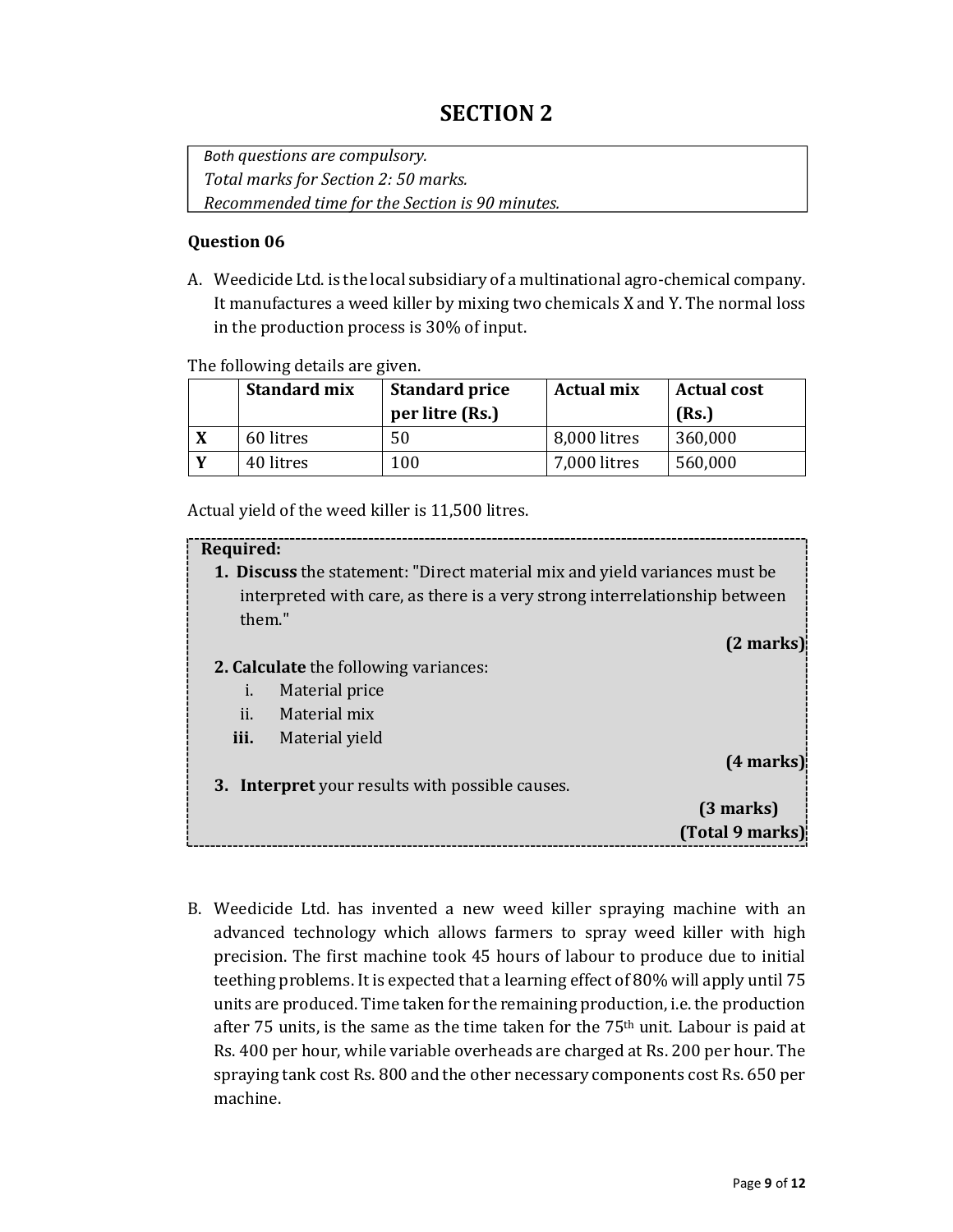#### **Required:**

**Calculate** the cost per unit of the first 75 spraying machines.

**(4 marks)** 

C. Assume that Weedicide Ltd. has not considered the learning curve impact when setting the standard. As a result, they have considered the time of 45 hour per unit when setting the budget for the spraying machines.

Weedicide Ltd. incurred labour cost of Rs. 506,250 on 1,350 hours in producing the first 100 units of the spraying machine.

| Required:                                                                                                          |  |  |  |  |
|--------------------------------------------------------------------------------------------------------------------|--|--|--|--|
| <b>1. Apply</b> the labour variance into planning and operating components.                                        |  |  |  |  |
| $(5.5 \text{ marks})$<br>2. Interpret the results.<br>$(1.5 \text{ marks})$                                        |  |  |  |  |
| D. The parent company of Weedicide Ltd. allows the local managers to prepare<br>their own budgets for the Company. |  |  |  |  |

**Required: Discuss** the benefits and limitations of this approach in budget preparation. **(5 marks) (Total 25 marks)**

#### **Question 07**

Yummy Confectionery (YC) is a confectionery manufacturer who was the market leader for biscuits several years ago. Presently, YC is experiencing a declining demand for its products due to competition and higher manufacturing costs. YC presently uses its old manufacturing plant.

YC now considers buying a new biscuit manufacturing plant for Rs. 100Mn which has a lifetime of 5 years, with a scrap value of Rs. 20Mn at the end of the fifth year. The following changes are expected if the new plant is purchased.

• The present selling price (Rs. 300) less cost of materials is equal to Rs. 150 per output kg. The labour costs are incurred for the permanent employees and as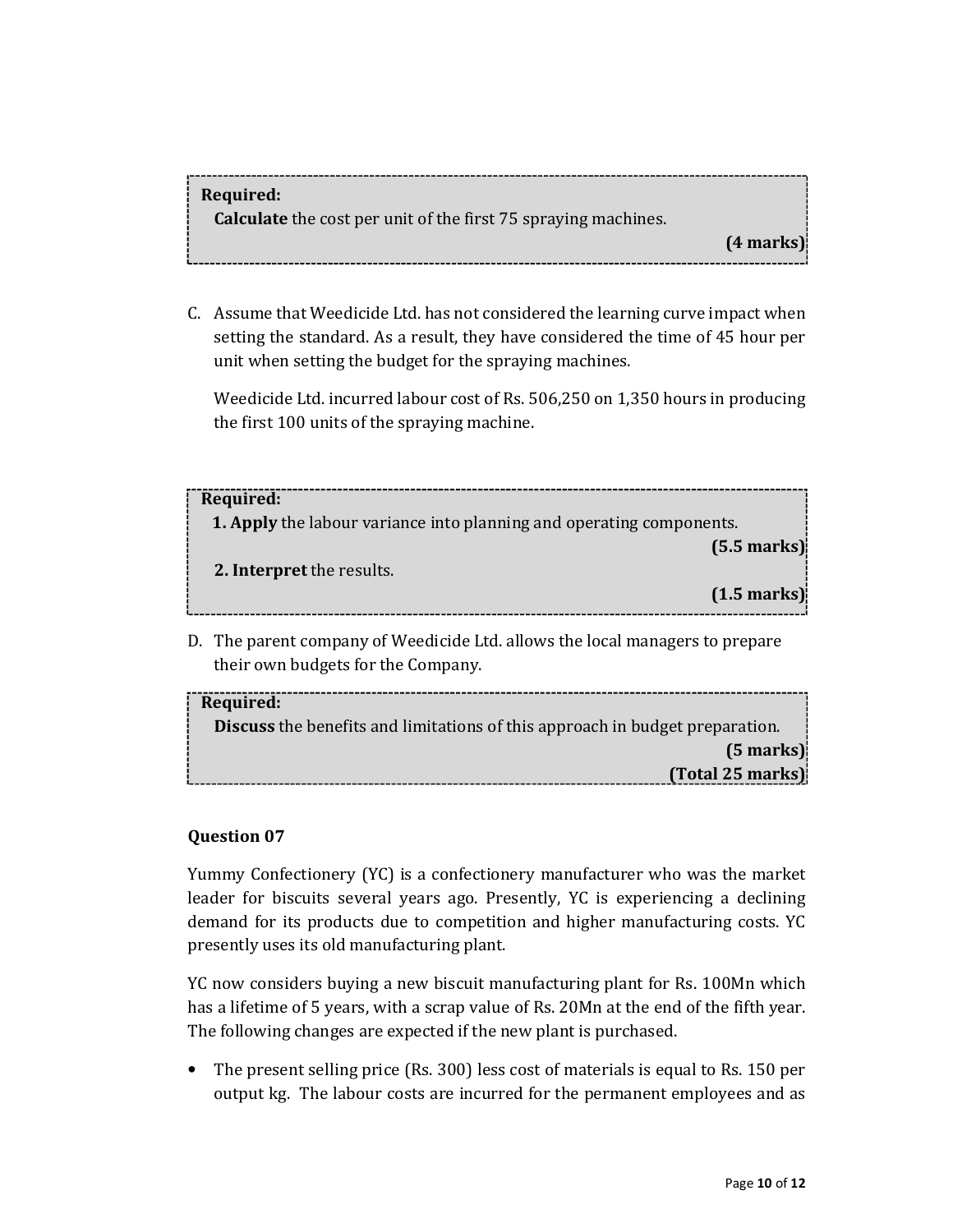such these costs are fixed. There will be savings of 10% in material usage if the new plant is used.

- New pricing policy will be 10% lower than the present prices.
- The new plant supplier has offered YC Rs. 4 Mn for the existing plant. If this offer is not accepted YC will not be able to dispose of the old plant for any value in the future.
- It is expected to implement an additional advertising campaign during the period which will cost Rs. 5 Mn annually in the first two years and Rs. 2 Mn annually thereafter.
- The following table includes forecast incremental demand and incremental fixed overhead costs of the factory when the new plant is in place and based on the new pricing policy.

| Year               | 01     | 02      | 03      | 04      | 05      |
|--------------------|--------|---------|---------|---------|---------|
| Increase in demand | 90,000 | 320,000 | 500,000 | 600,000 | 600,000 |
| (kg)               |        |         |         |         |         |
| Increase in fixed  | 18 Mn  | 19 Mn   | $20$ Mn | $20$ Mn | 21 Mn   |
| $costs$ (Rs.)      |        |         |         |         |         |

Incremental fixed costs include annual depreciation of the new plant calculated on a straight-line basis (Rs. 100 Mn less Rs. 20 Mn, divided by 5 years). If the existing plant is used, the sales will remain at the present level of 500,000 kg per year for the next five years.

- One of the YC's technicians is already scheduled to visit the machinery supplier in Japan. The air ticket is already purchased for Rs. 200,000. The other expenses (not yet incurred) on this tour will be Rs. 150,000 and payable during Year 01.
- The new plant will reduce the electricity bill by Rs. 1.5 Mn per year for the first two years and Rs. 3 Mn per year thereafter.
- The new plant will release a part of the factory space. Management expects to shift one of its warehouse located in an external rented building to this space. Current annual rent for this external warehouse is Rs. 2.2 Mn.
- 5 workers who are presently working with the old plant for an annual total salary of Rs. 1.5 Mn, will no longer be required for the new plant. Therefore these workers need to be made redundant for a total compensation of Rs. 2 Mn, payable immediately (allowable for tax in Year 01).

Other information